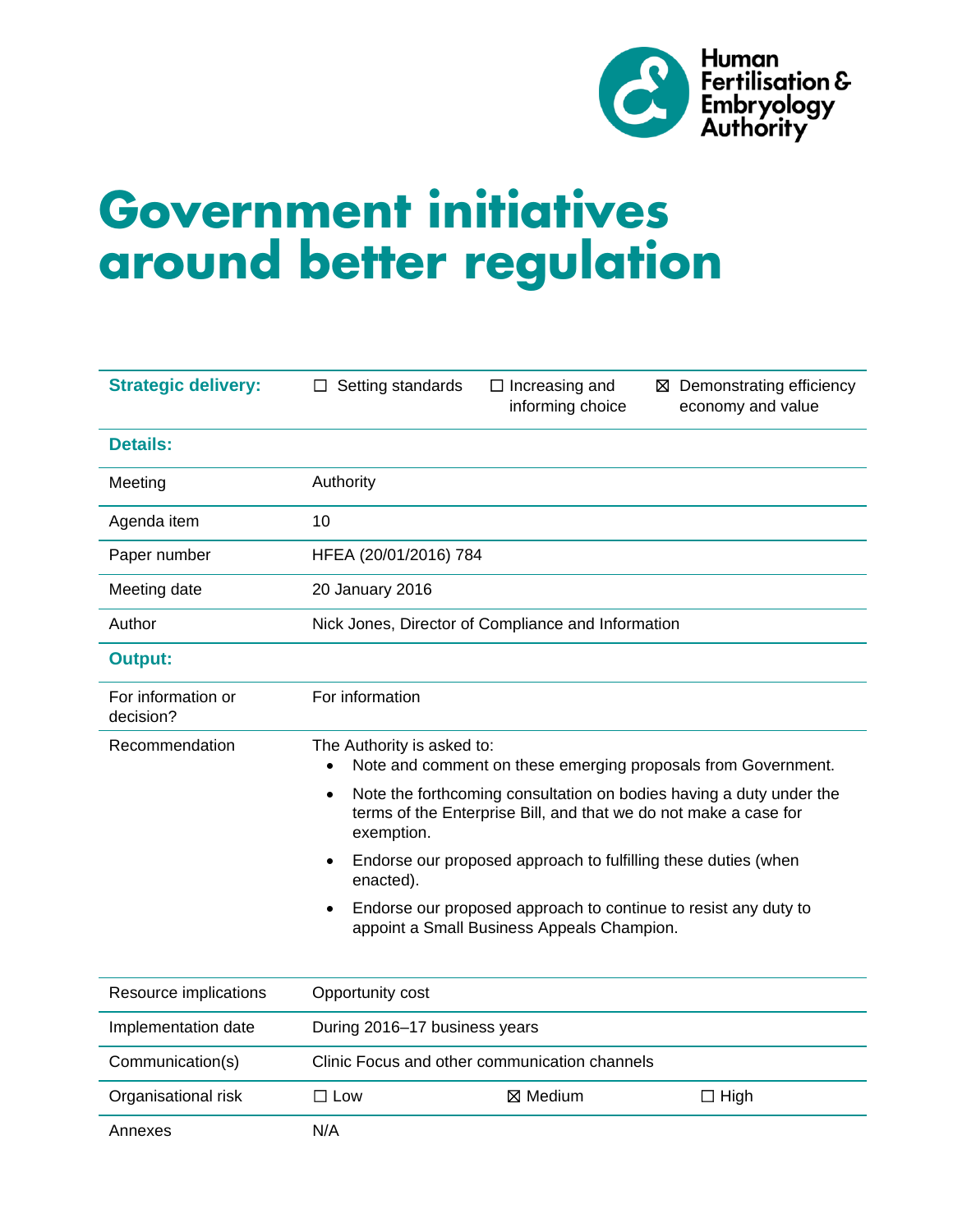# **1. Background**

- **1.1.** This paper seeks to outline several related aspects further to the Government's emerging regulatory agenda, for information and comment and for agreeing our response.
- **1.2.** Deregulation is a core part of this Government's commitment 'to boost UK productivity, and back British business' and includes a commitment to 'cut a further £10bn of red tape over this Parliament.'
- **1.3.** There has been a notable stepping up of the scale and pace of these initiatives, with the Department for Business, Innovation and Skills working with Government Departments on their obligations and, in turn, their regulators. The initiatives covered within this paper include:
	- The Enterprise Bill incorporating the Business Impact Target and reporting duties relating to 'growth' and the Regulators' Code
	- Innovation Plans, further to the Government's productivity ambitions;
	- Further to the Small Business, Enterprise and Employment Act 2015, expectations on regulators to introduce a Small Business Appeals Champion.
	- Burden Reduction Plan

# **2. The Enterprise Bill**

- **2.1.** This is a wide-ranging 'pro-business' Bill: Alongside those parts relating to regulation are other aspects - including the setting up of a small business commissioner to support small businesses (late payments, resolving disputes and so on); strengthening apprenticeships; prompt payments of insurance claims; reforming business rates; and capping exit payments for public sector workers.
- **2.2.** The regulatory parts already apply to Government Departments, further to the Deregulation Act 2015. The Enterprise Bill seeks to extend those obligations to all regulators across government including the HFEA. We are among 70 or so other regulatory bodies caught by these proposals. The Bill itself does not specify which regulators are being brought into scope; that will be set out in secondary legislation following a six-week public consultation, due to start this month. The Government's preference is for 'comprehensive view of coverage'. It includes 50 or so independent regulators including CQC and HTA.
- **2.3.** There are two main requirements. Firstly a reporting duty; and secondly the business impact target (BIT).

#### **Reporting duty**

**2.4.** We will have to produce annual information on how we meet the requirements of the growth duty (how we have regard to the desirability of promoting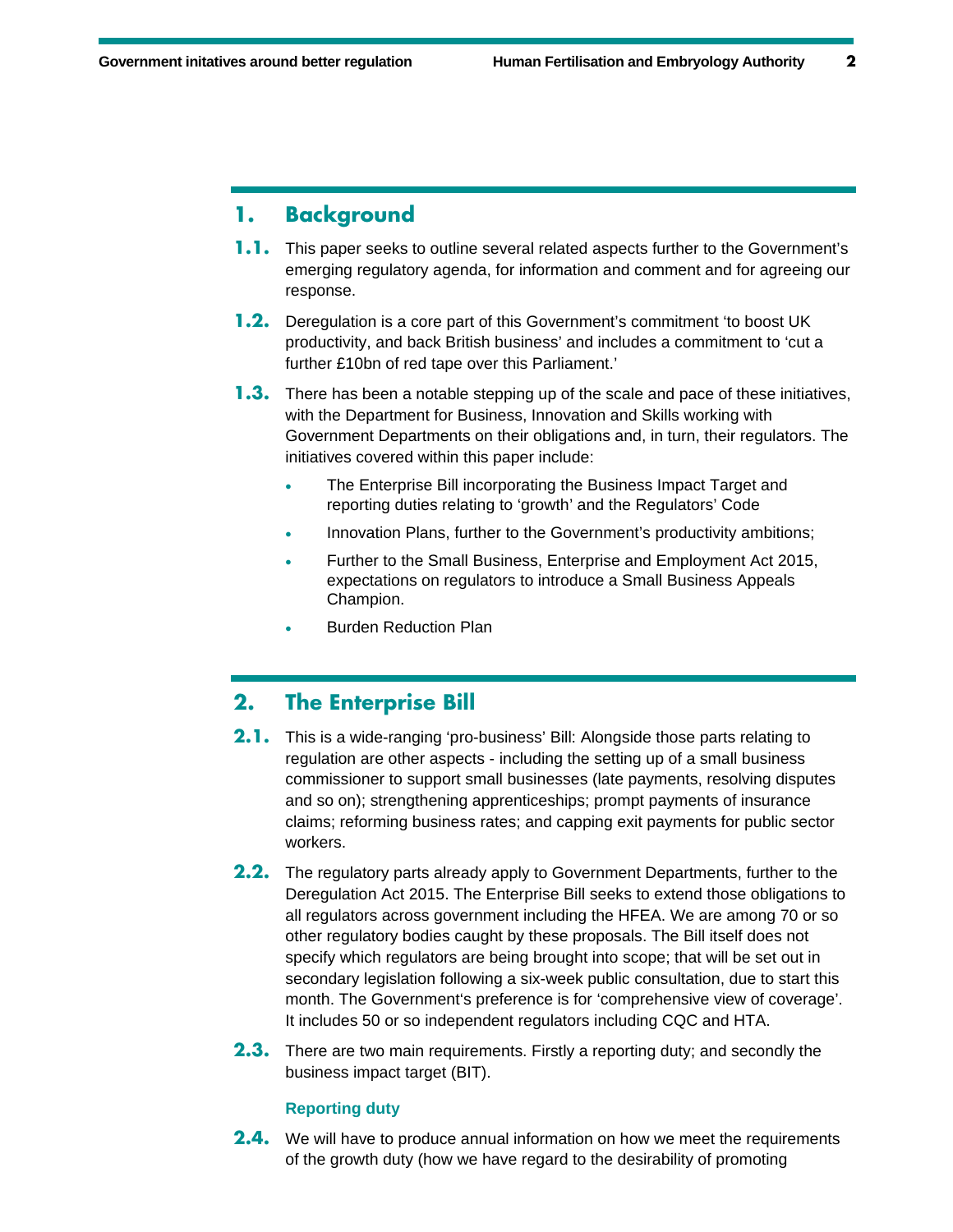economic growth when exercising our regulatory functions). This duty (on Departments) was introduced in the Deregulation Act 2015. We will also have to report on how we have had regard to the Regulators' Code – the principles of better regulation, which we are bound by and on which we report our performance to Authority from time to time.

- **2.5.** The intention in doing so is to promote greater transparency, allowing Government and business to hold regulators to account on how they have performed in relation to these duties and encourage the sharing of best practice between regulators. Key features are:
	- We are permitted do so as part of our general reporting, for example annual report.
	- $\bullet$  We must obtain the views of businesses on the effect the duties have had  $$ for example in the post-inspection questionnaires.
	- If we don't do it properly the Minister may require us to provide more information to him/her.
- **2.6.** It is possible this requirement may apply to our performance in this year 2015/16 and be included in the annual report published in 2016 due to the retrospective nature of the Bill.
- **2.7.** We will be required to: Report our performance annually (within the HFEA annual report) as regards the 'growth duty' and the Regulators' Code.
	- (ii) The business impact target (BIT)
- **2.8.** This is more challenging and for some regulators more problematic. If included in scope the HFEA must provide a *scored* assessment of the economic impact on *private business* of changes we make on our 'in-scope' regulatory policies and practices during a reporting period. The assessment we make must be verified (at a point to be determined) by an independent body the Regulatory Policy Committee. Further, we must provide a summary of out of scope activity within this period.
- **2.9.** Officials in BIS have reassured regulatory bodies that they are not being set a formal deregulation target or that it will impinge on our respective independence; more so the aim being to 'encourage smarter regulation through greater transparency around *business impacts*.'
- **2.10.** The following are likely to be out of scope:
	- Public sector regulation  $-$  e.g. NHS clinics. In other words, our duty here applies only as to the effect we have on independently owned clinics;
	- The fees and charges we levy;
	- Measures that are introduced that have less than 12 months' (i.e. temporary) impact;
	- Areas of devolved competence.
- **2.11.** The following will also probably be out of scope: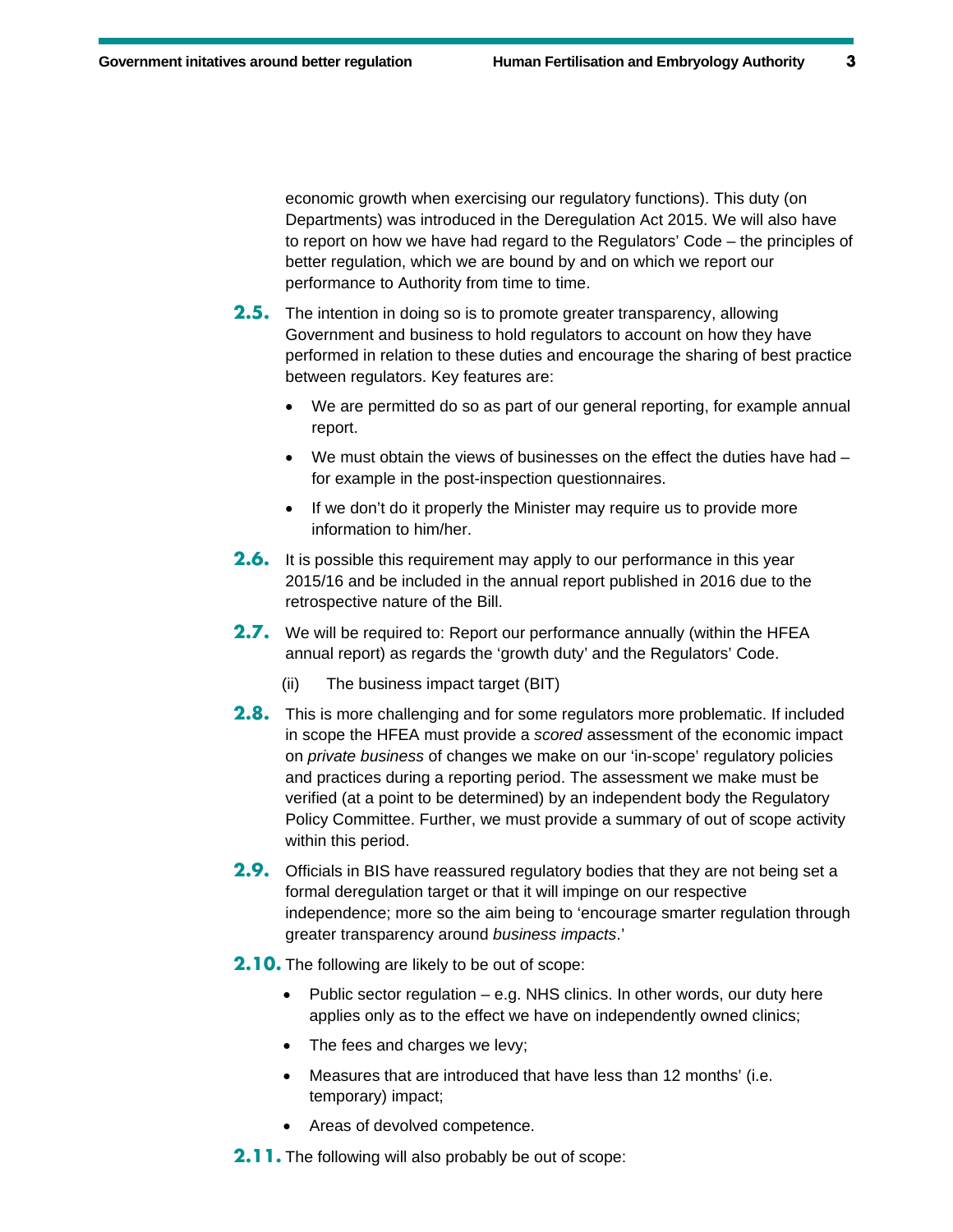- Casework such as specific investigation and enforcement activity, or individual decisions on licencing;
- Factual information that does not constitute guidance and individual compliance or best practice advice provided by inspectors or suchlike;
- Activity related to regulatory policy development, such as formal and informal consultations, policy reviews, ad hoc information requests; or
- Changes to the organisation and management of the regulator that are not determined in legislation, even where these result in costs to business.

**2.12.** Everything else is in scope, and could include:

- Changes in regulator costs resulting from some other (not fees policy) policy change - e.g. changes in number of inspections passed on to the business;
- Compliance activity associated with EU legislation;
- Enforcement policies how investigations and enforcement will be conducted, such as changes to our Compliance & Enforcement policy;
- Changes in our approach to risk-based regulation;
- Anything that constitutes guidance (information for businesses on how to comply with regulations);
- Changes in policy resulting from consultation;
- Routine information requests, say treatment submissions.
- **2.13.** Ministers have determined that the methodology for calculating impacts will be Equivalent Annual Net Cost to Business. They are not minded to set a de minimis level, but agree it should be proportionate. Ministers have not determined when verification of assessment should happen – just after a proposal has been developed; just after a decision to implement has been made; or after implementation of a decision.
- **2.14.** We will be required to: Carry out assessments of the economic impacts to business of any change to our regulatory policies and practices in line with *Business Impact Target* duties and have these subject to scrutiny by the (independent) Regulatory Policy Committee.

## **3. Innovation plans**

**3.1.** In July 2015 the Government published its Productivity Plan 'Fixing the foundations: Creating a more prosperous nation', and inter alia, stated

"The government will… require departments to work with regulators to publish Innovation Plans by spring 2016. These will set out how legislation and enforcement frameworks could adapt to emerging technologies and disruptive business models."

**3.2.** We are advised this is to obtain assurance that UK regulatory framework is working effectively to support innovation and disruptive business models – and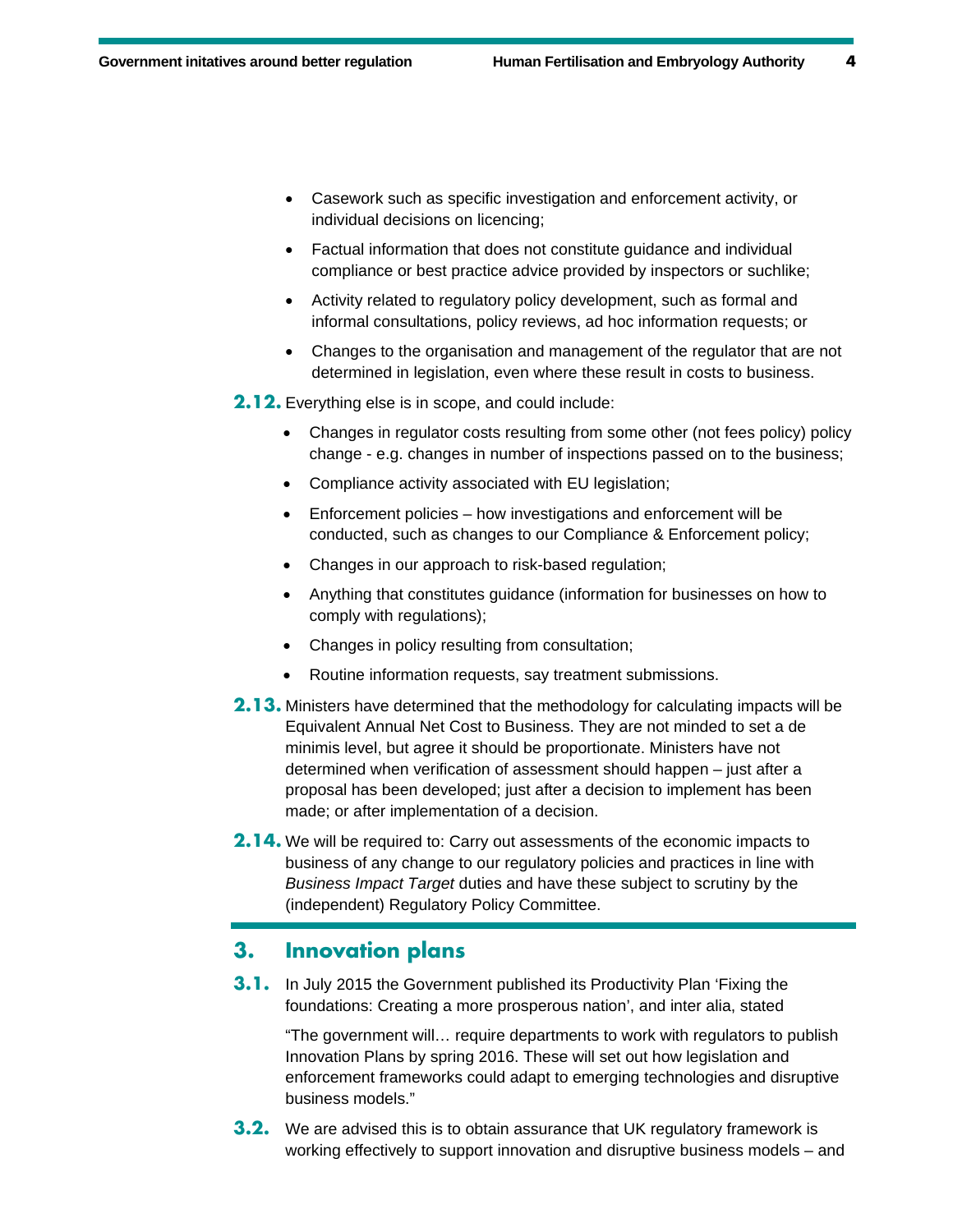that regulators are using innovation to deliver their own work more effectively, and to reduce burdens on business - in the form of innovation plans. It is stated the preparation of plans will also provide the opportunity for identification and sharing of good practice.

- **3.3.** It is suggested that plans include the following:
	- How legislation and enforcement frameworks could adapt to new technologies and disruptive business models to encourage growth;
	- An assessment of how new technology is likely to shape the sectors being regulated;
	- Actions for how regulators could better utilise new technologies to generate efficiency savings and reduce burdens on business.
- **3.4.** We will be required to: Engage with stakeholders and publish an 'innovation plan' by March 2016.

# **4. Extending the Regulators' Code to include a requirement on regulators to consider small business appeals' process**

- **4.1.** The Small Business, Enterprise and Employment Act 2015requires the appointment of an independent Small Business Appeals Champions for each national non-economic regulator – to scrutinise appeals and complaints processes, make recommendations, and report. Departments and regulators would be expected to consider any recommendations to improve processes made, and either implement them or explain, publicly, why they had decided not to do so.
- **4.2.** We have made representations to the Department of Health and BIS officials jointly, explaining how the regulations for representations and appeals of regulatory decisions made by the Authority are set out in the Human Fertilisation and Embryology Act 1990 (as amended). Officials have agreed to seek Ministers views on exempting the HFEA from this measure. We understand that the Government will bring forward further proposals on implementation shortly.

# **5. Burden reduction plans**

**5.1.** BIS Ministers have asked the Health and Social Care Information Centre (HSCIC), to work with ALBs (including the HFEA) to develop a plan for 2016/17 on our plans to reduce the regulatory 'burden' on licensed centres.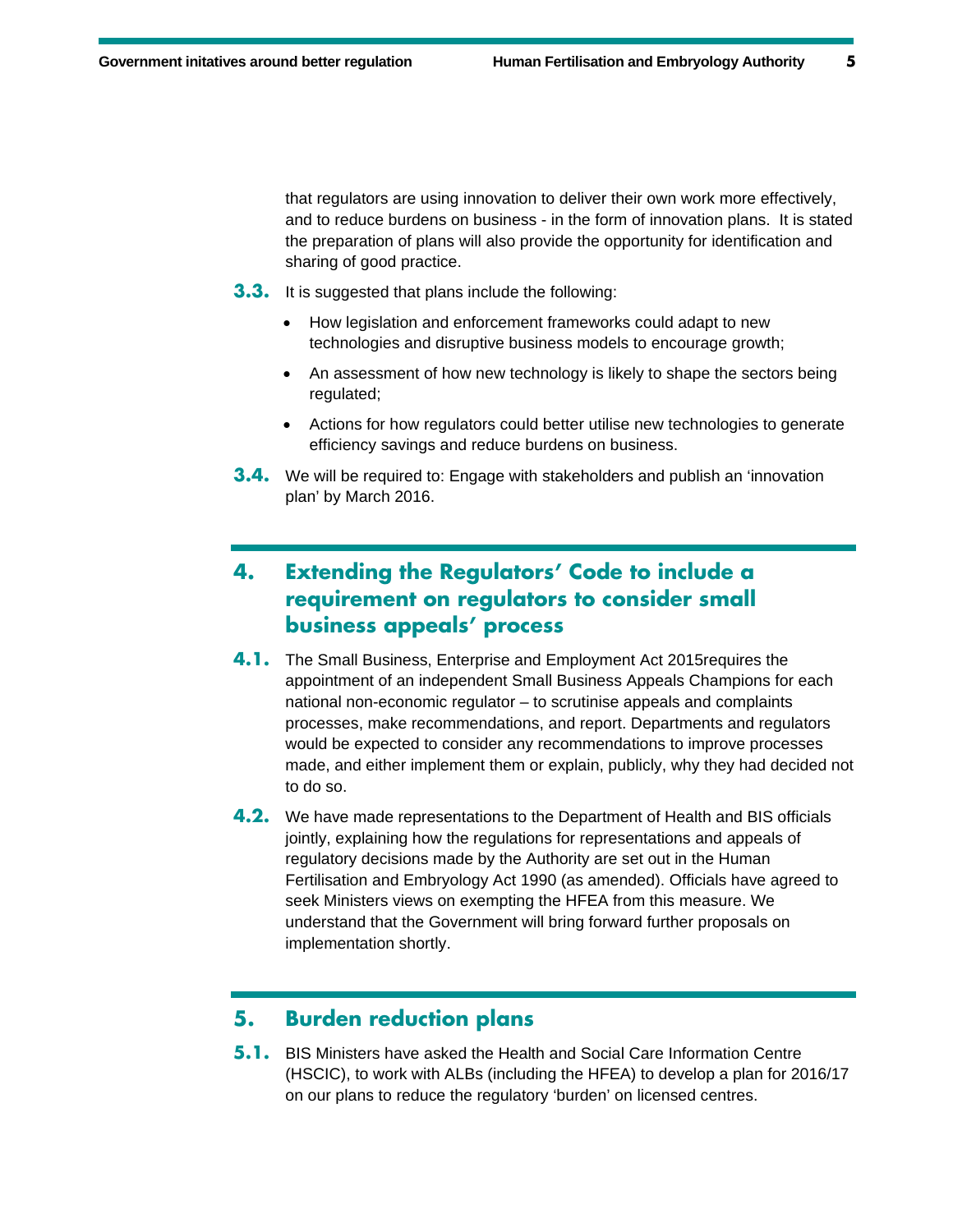**5.2.** HSCIC will have oversight of the plans, the content of which will be regularly reviewed, providing the evidence base contributing towards its measure of burden reduction activity

## **6. Risks and issues**

- **6.1.** We see some risks and issues here at several levels. We and others have raised concerns as to the effect such requirements fetter our independence (and ability to enforce requirements robustly). For example, we may face challenge about the extent and scope of a future change to our policy in a particular when dealing with concerns say in a licensed centre about its compliance with regulatory requirements.
- **6.2.** Linked, is concern that a duty to promote growth (which in itself is unexceptionable) undermines the delicate balance that the HFEA has managed to strike, taking into account the interests of science and innovation and society's concerns about the nature and pace of such developments. This is perhaps best exemplified by the careful and sensitive approach taken to the introduction of mitochondrial transfer.
- **6.3.** As NHS services are exempt from such considerations the requirements engender a sort of two-tier consideration. This is problematic at a practical level that in, say, consulting with stakeholders we take a comprehensive approach rather than a stratified one where the NHS and independent sector is approached differentially.
- **6.4.** Finally, there is the not insignificant challenge to our capacity. Additional requirements placed upon us have a cost – and on the basis that there will be no easing of the restrictions placed upon us regrading headcount and operating budget, then there will be an opportunity cost. It is expected that the reporting duty and BIT requirements will be retrospective - to June 2015. We expect to take two or three proposals a year through the Regulatory Policy Committee (such as changes to the compliance and enforcement policy; operationalising of the new EU directives on coding and import) – all further activity to add to our tricky prioritising considerations.
- **6.5.** We have expressed these concerns at official level with colleagues from the Department of Health and BIS. BIS officials are firmly of the view in their arguments that the requirements are simply an extension of good practice; promote transparency; and that there are safeguards and exclusions are in place. They have also been clear in documentation and in person that Ministers have a strong preference for 'comprehensive' coverage.

#### **Our working position**

**6.6.** Taking that into account and considering the prevailing landscape regarding Government's approach to regulation as a whole, the executive has adopted a working position, as follows.